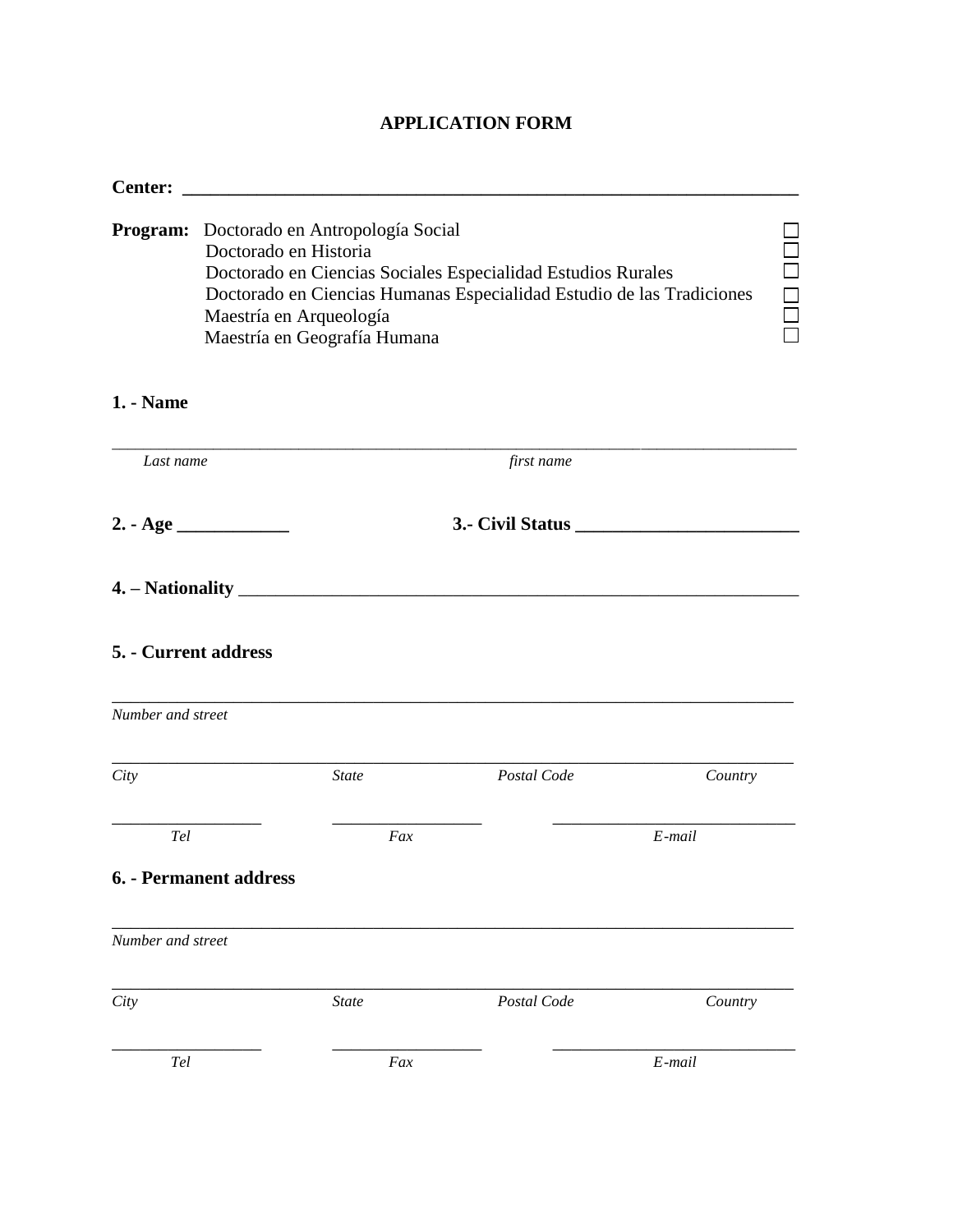# **7. - Current Employment**

*Job title and institution*

*Address*

 $\frac{1}{2}$  ,  $\frac{1}{2}$  ,  $\frac{1}{2}$  ,  $\frac{1}{2}$  ,  $\frac{1}{2}$  ,  $\frac{1}{2}$  ,  $\frac{1}{2}$  ,  $\frac{1}{2}$  ,  $\frac{1}{2}$  ,  $\frac{1}{2}$  ,  $\frac{1}{2}$  ,  $\frac{1}{2}$  ,  $\frac{1}{2}$  ,  $\frac{1}{2}$  ,  $\frac{1}{2}$  ,  $\frac{1}{2}$  ,  $\frac{1}{2}$  ,  $\frac{1}{2}$  ,  $\frac{1$ 

\_\_\_\_\_\_\_\_\_\_\_\_\_\_\_\_\_\_\_\_\_\_\_\_\_\_\_\_\_\_\_\_\_\_\_\_\_\_\_\_\_\_\_\_\_\_\_\_\_\_\_\_\_\_\_\_\_\_\_\_\_\_\_\_\_\_\_\_\_\_\_\_\_

\_\_\_\_\_\_\_\_\_\_\_\_\_\_\_\_\_\_\_\_\_\_\_\_\_\_\_\_\_\_\_\_\_\_\_\_\_\_\_\_\_\_\_\_\_\_\_\_\_\_\_\_\_\_\_\_\_\_\_\_\_\_\_\_\_\_\_\_\_\_\_\_\_

 *Tel Fax E-mail*

### **8. - Education**

|                                                        | <b>Bachelors Degree</b>                               | Other college studies                                 |
|--------------------------------------------------------|-------------------------------------------------------|-------------------------------------------------------|
| Discipline (or area of<br>concentration/specialty)     |                                                       |                                                       |
| School or college                                      |                                                       |                                                       |
| University                                             |                                                       |                                                       |
| City / State / Country                                 |                                                       |                                                       |
| Completion date                                        |                                                       |                                                       |
| <b>GPA</b><br>(Indicate numerical scale)               |                                                       |                                                       |
| Date degree awarded                                    |                                                       |                                                       |
| Specify the type of work<br>done to receive the degree | Individual<br>Collective<br>Thesis<br>Other (specify) | Individual<br>Collective<br>Thesis<br>Other (specify) |

### **9. - Summary of academic work (attach additional pages if necessary)**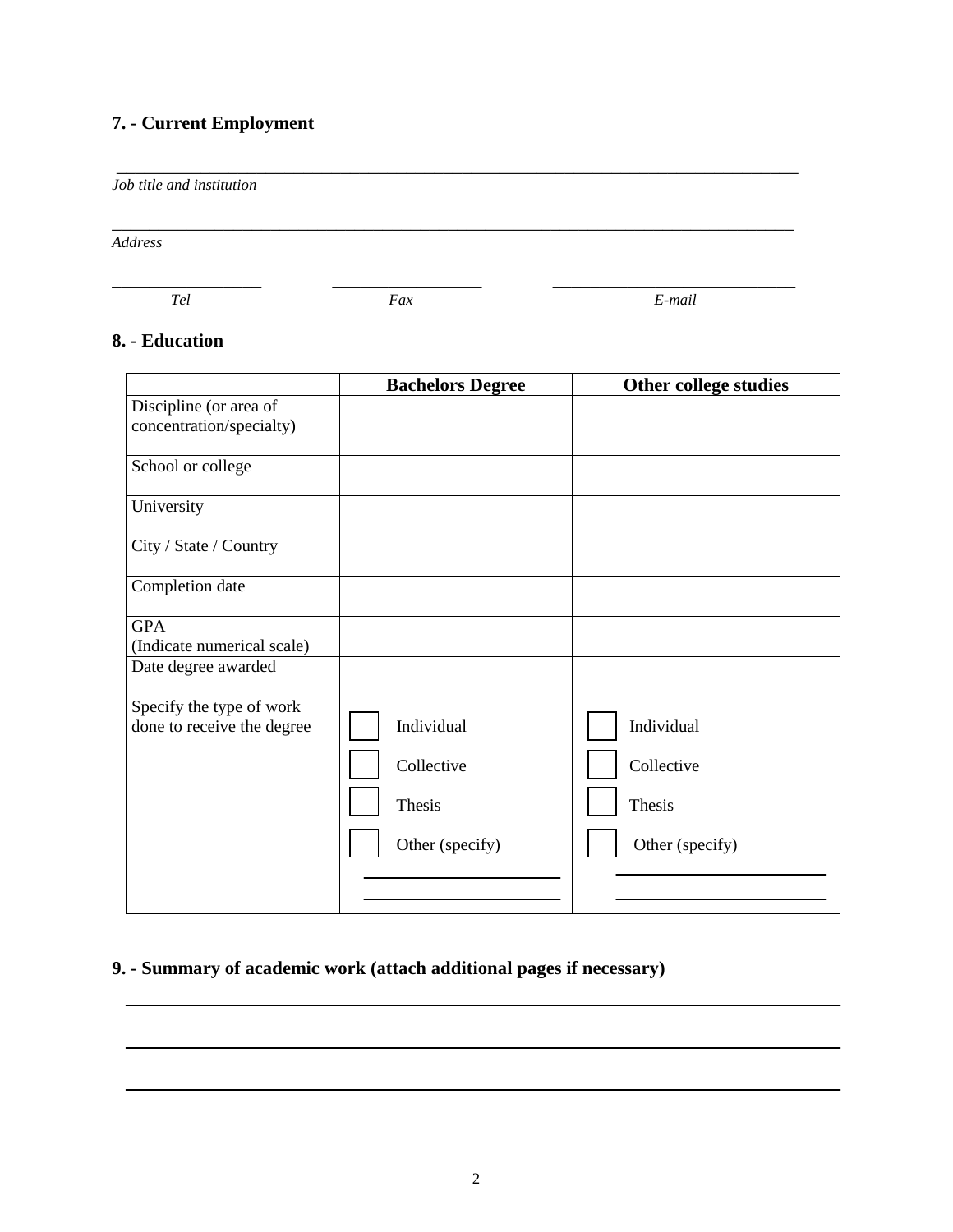### **10.- Linguistic abilities (Reading comprehension)**

| <b>LANGUAGE</b> | <b>LEVEL</b><br>(basic, intermediate, good, or excellent) |
|-----------------|-----------------------------------------------------------|
|                 |                                                           |
|                 |                                                           |
|                 |                                                           |

#### **11. - Financing of studies in the institution**



**Print name Signature Date** 

\_\_\_\_\_\_\_\_\_\_\_\_\_\_\_\_\_\_\_\_\_\_\_\_\_\_\_\_\_\_\_\_\_\_\_\_\_\_\_\_\_\_\_\_\_\_\_\_\_\_\_\_\_\_\_\_\_\_\_\_\_\_\_\_\_\_\_\_\_\_\_\_\_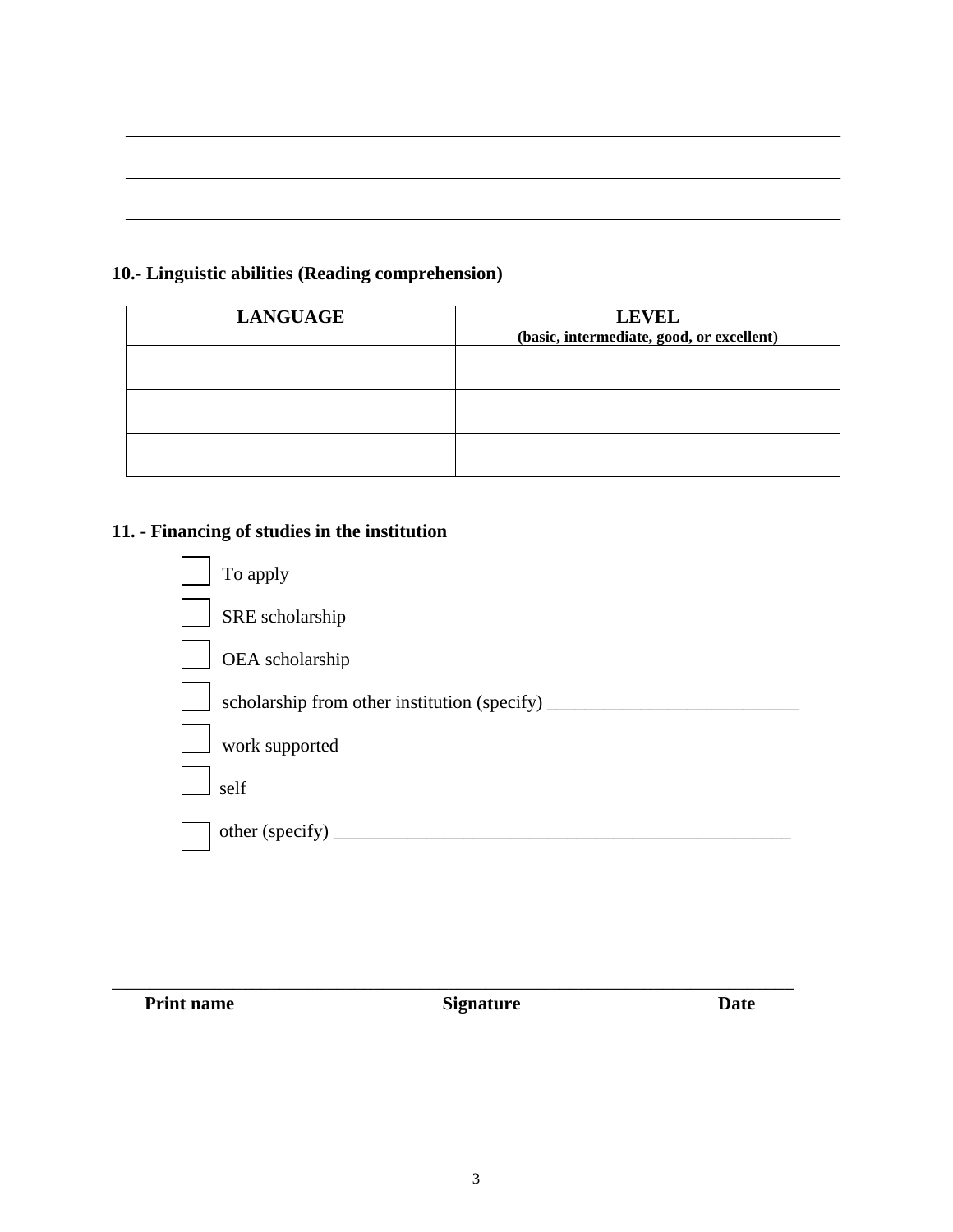**In the spaces below, summarize the academic work realized to receive degree (attach additional sheets if necessary)**

|  |  | Degree and thesis title (if applicable)_ |
|--|--|------------------------------------------|
|  |  |                                          |

**Other work (specify)** 

**Title**